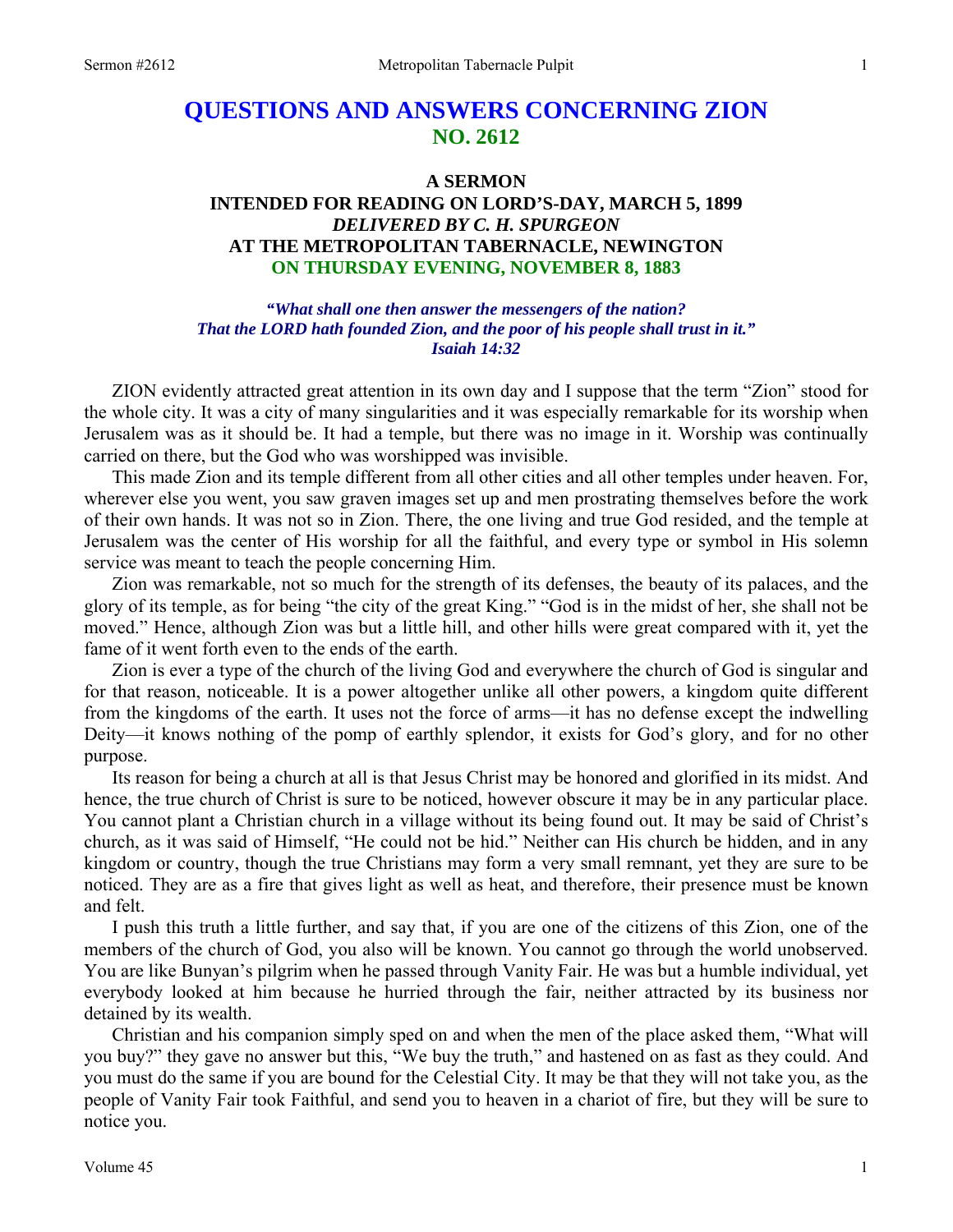In a free country like this, you may be almost anything that you like except a Christian. There is no liberty for you and you will find that the dogs of hell will bark at you because you are a stranger and a foreigner in this world. If you were a child at home, they would not trouble you, but you are of a different race from the men of the world, who have their portion in this life.

 And as you pass along, they will let you know that you do not belong to them. They do not wish to understand you and you will find that they will be ever ready to misrepresent you. And when they have finished their misrepresentation, they will endeavor to laugh you to scorn. Of old, Zion was so remarkable that the nations sent messengers to inquire about it.

 And today the people of God are a remarkable people, a pilgrim race, strangers and sojourners in the world, passing on to "a city which hath foundations, whose builder and maker is God." If you are a true believer in Christ, you will be sure to be noticed, questioned, quizzed, criticized, caricatured, misrepresented—never mind all that—it is the lot of all the holy seed and the citizens of Zion must expect such treatment until the Lord Himself shall come.

 Our text may be made to apply to all God's people, and I shall use the Jews and Zion as the basis upon which I shall build up my discourse. From their history we shall try to gather the true meaning of the passage. In it, we have the mention of messengers and we shall inquire, first, *What do these messengers of the nation ask*? Secondly, *why should they be answered*? And thirdly, *how shall they be answered*? "That the LORD hath founded Zion, and the poor of his people shall trust in it."

#### **I.** First, WHAT DO THESE MESSENGERS ASK?

 Messengers came from Babylon to Zion, and no doubt, one of the first questions they asked was, "*What is the treasure of Zion?* What is the wealth of this city? It stands not by the sea, like Tyre, so that it may flourish by its merchandize. It is not situated among the cedars of Lebanon, so that it may sell its precious wood or its carved work. This city stands in a strange place and yet we see that it is a wealthy place. What is the source and the extent of its wealth?"

 Unhappily, Hezekiah forgot how to answer that question aright and he took the Babylonian messengers through his palace, and showed them his material treasures. He led them from one secret cabinet to another and let them see all his riches. And they looked on with wondering, covetous eyes, and went home to tell what loot there would be there, what a grand place Jerusalem would be to sack, and how all Babylon might be the richer because of the treasures that were hidden there.

 How unwise was Hezekiah! He ought to have given a far better answer. I have been in churches on the Continent, where I have been asked by the guide whether I would like to see the treasury, and I have seen it. In one church, I saw what was estimated at about a million pounds sterling in the form of plate of different kinds for the adornment of the altar.

 I saw a treasure which was regarded as far more precious than gold and silver—a saint with all his bones laid bare, a skeleton saint decorated with emeralds, rubies, and all kinds of precious stones, but it was a ghastly sight for all that. If I had purchased him, I would have speedily buried him. Should not such a treasure be buried in the earth? It is the best place for saints and sinners, too, when they are dead.

 I do not doubt that living saints are a precious treasure in the church of God, yet it would not do, if the messengers of the nations asked us what our chief treasure is, to exhibit the members of the church—saints alive or saints dead—or to talk about the wealth of the church, or the intellect of the church, or even the earnestness and prayerfulness of the church, precious as these things are.

 There is a better answer to that question and our text tells us that the great treasure of the church is the fact that JEHOVAH has founded her. His grace is the inexhaustible storehouse from which she derives all her spiritual wealth.

 The messengers of the nations probably asked next, "*What is Zion's confidence*?" When city after city had been overthrown by Rabshakeh and Sennacherib, if messengers came into Jerusalem, no doubt they wondered to find the people holding out against the great king who smote and overcame wherever he went.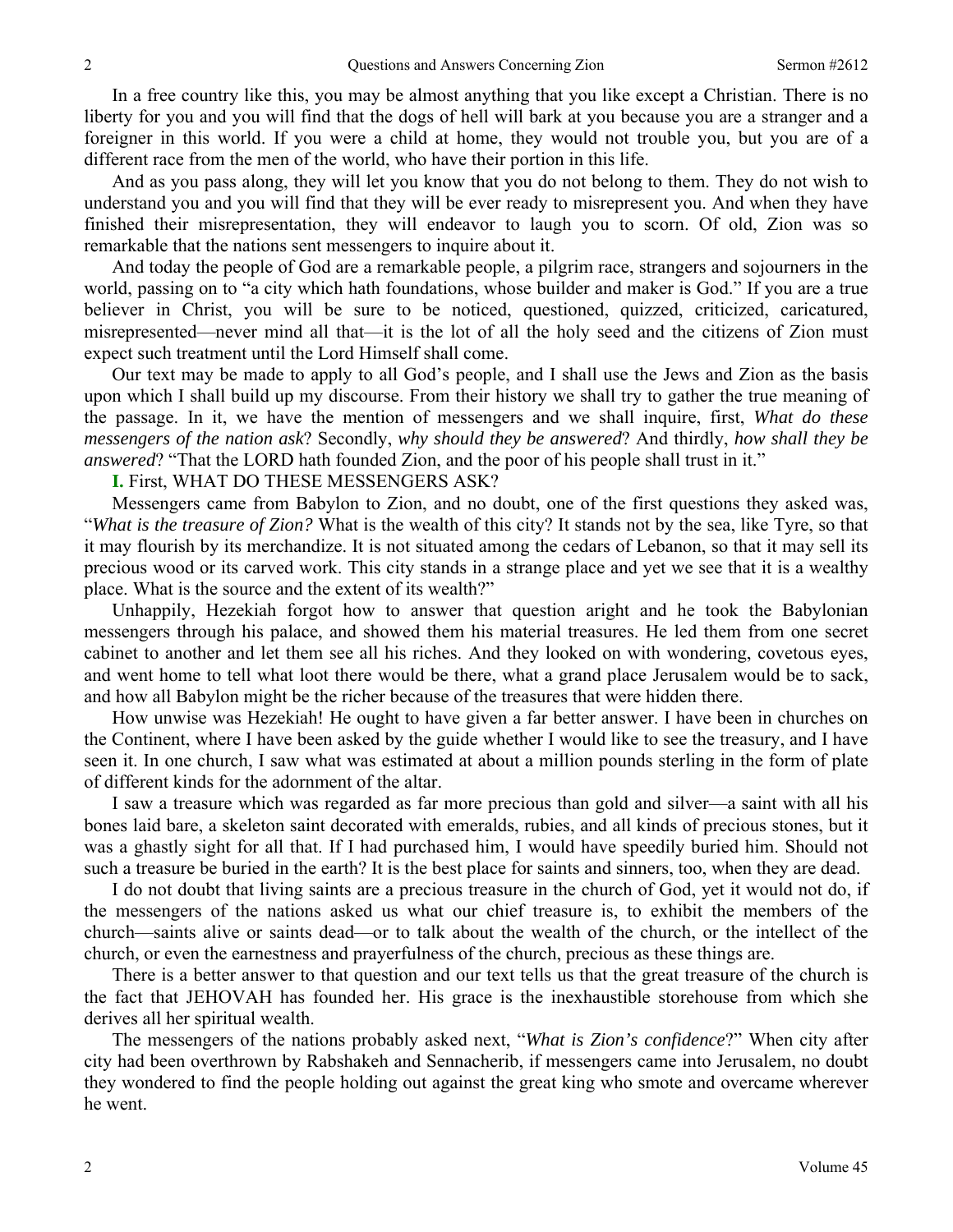And they said, and Rabshakeh said, "What is your confidence? Has not the king of Assyria smitten all the gods of the people whom he has fought? Upon whose arm do you rely?" If the people had taken the messengers and bidden them look from the rocky sides of Zion, down the steep precipice into the ravines, and if they had said, "Who can climb up here?"

 Or if they had pointed to the tower of David, or to the walls of the city well-jointed together, or to its massive gates and said, "These are our defenses," it would have been a poor and sorry reply, for no walls stood out long against the kings of Babylon. They brought their battering-rams and engines to the siege, and very soon they cast up breast-works and all kinds of entrenchments, and ere long, made a breach in the city walls, and rushed in and slew the inhabitants.

 But what a good answer it would have been to say, "JEHOVAH is our confidence. He is our defense, our castle, and high tower, our battle-axe, and weapons of war, and He has said that Sennacherib shall not come into this city, nor shoot an arrow there, nor come before it with a shield, nor cast a bank against it. The adversary may come near enough to mark the walls and bulwarks of Zion, and count her towers, but he shall not be able to capture her, for 'God shall help her, and that right early.' He is our defense. Not the valiant men that stand upon the watchtowers and shoot swift arrows against the foe. Not the trained armies that throng her gates and charge upon the adversary with sword and shield, but the LORD God is a wall of fire round about us and the glory in our midst." What a grand answer that would have been to the question of the messengers!

 Let us also, beloved, give the same answer to all who ask what is our confidence. Let us tell them that our confidence is in God alone. If, dear friends, we are truly citizens of Zion, this is one of the marks of our citizenship, that our entire confidence is in that unseen arm upon which alone we lean. We look only to God for our salvation, and we cast away all confidence in ourselves, or in our fellow men, reckoning all earthly supports as being like broken cisterns that can hold no water, and trusting alone to the deep eternal fount of grace that wells up in the heart of God Himself.

 No doubt the messengers of the nations also asked, "*What is the history of this Zion*? What is the story of the nation of which Jerusalem is the capital? Whence came your fathers? Did they obtain possession of this land with their own bow and their own sword? Have they made advances, step by step, to the greatness whereof they now boast?"

 The right answer to that question was, "God hath founded Zion." That was the secret of her glorious history and the messengers ought to have received no other reply but that to their inquiry. Sometimes, nowadays, men come to us and they say, "Where did your church come from? What is the origin of it? Whence did it arise?"

 Well, you may tell the story, if you give all the glory to God, and if you reflect all honor upon the power of divine truth, but never fail to go back to the very beginning and answer, "God hath founded Zion," for if there be a church which cannot trace its foundation to the eternal truth of God's Word, to the eternal power of God's Spirit, to the eternal founding by God's own sovereign grace, it is not the church of God at all.

 I hope you would give a similar answer to the question about your own history. If you are a believer in Christ, how came you to be a Christian? How was it that you ever began to love the Lord? How is it that you have a good hope of heaven? How is it that you believe that you have eternal life? This is the answer for you to give,—

> *"Jesus sought me when a stranger, Wandering from the fold of God; He, to rescue me from danger, Interposed His precious blood."*

Each saved soul must say, "It is of God's grace that I am what I am. As God has founded Zion, so has He founded me."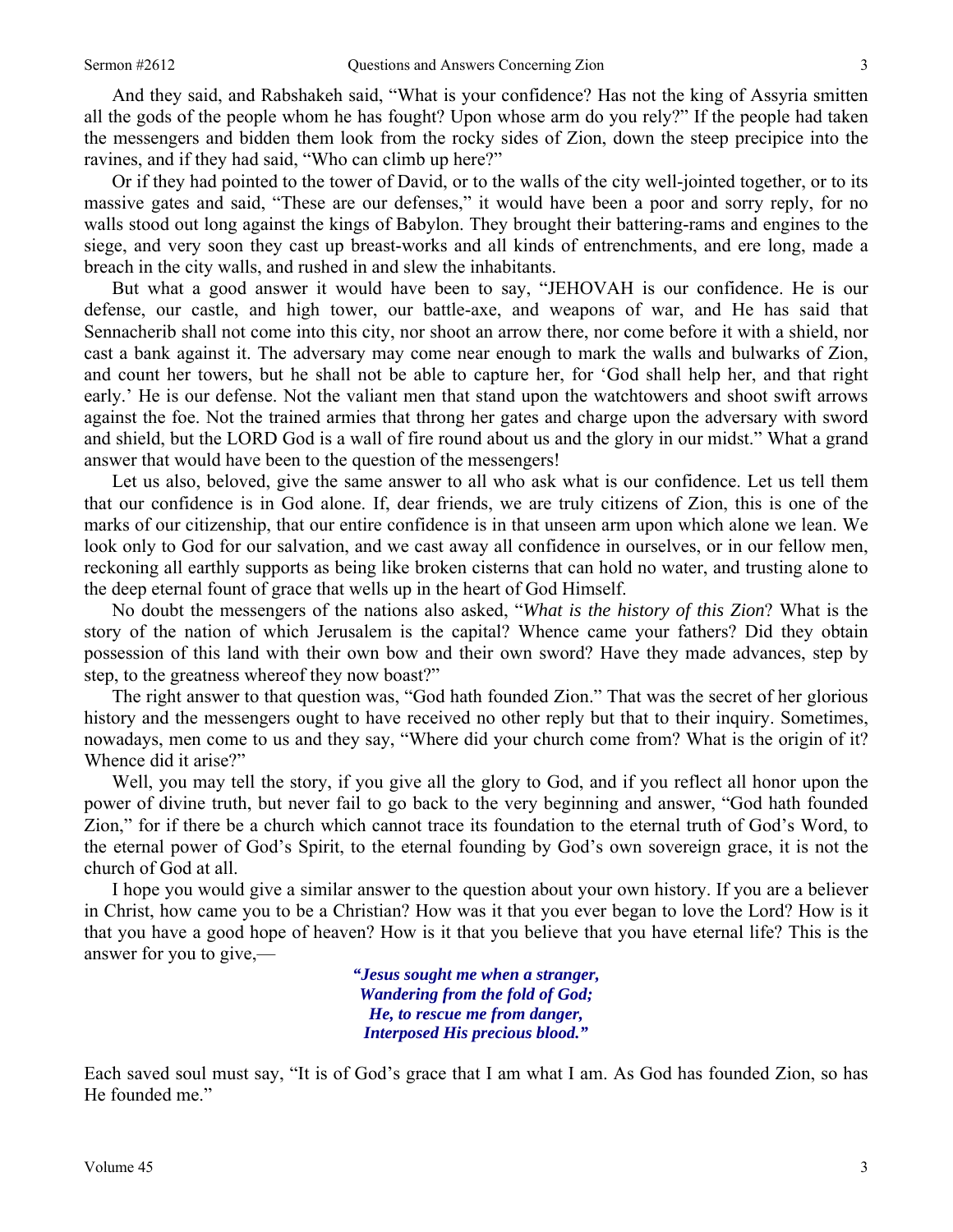Another question which these messengers would be sure to ask would be this—"*What is the expectation of Zion*? You say that JEHOVAH built it and that He has hitherto guarded and preserved it, but to what end is such a little city as this made so conspicuous? Why is it so honored by the divine presence?"

 Oh, then I hope the people opened their mouths wide and told the messengers that God had founded Zion and that the poor of his people would trust in it, and that they added, "So we have the expectation of being provided for, preserved, delivered, magnified through God's mercy." And as for you and me, beloved, when they say to us, "What do you expect?" let us open our mouth wide and tell what God has done and what we expect He will yet do for us—that He will guide us by His counsel and afterwards receive us to glory—that He will correct and chasten us as a man chastens his own son—that He will perfect our education, and then will take us home to dwell with Him where sorrow and sighing can never come.

 Then let us tell them of the coming of our Lord and of the glory that is wrapped up in His advent. And let our hearts burn and our eyes sparkle as, with joyful lip, we talk of the things which God has prepared for them that love Him and which He has revealed to us by His Spirit.

**II.** Now, secondly, WHY SHOULD THESE MESSENGERS BE ANSWERED?

 The question in our text is, "What shall one then answer the messengers of the nation?" But there is no hint of any question as to whether they are to be answered or not. It is taken for granted that a reply is to be given to their inquiries. I hope, dear brethren, that we shall be ready always to give an answer to every man who asks of us a reason for the hope that is in us with meekness and fear.

 Questions will be sure to be put to Christians, for they are men wondered at, and hence there is a necessity for us to be well-taught of God and to have our minds stored with heavenly knowledge, that we may not be dumb when we ought to speak, but may always be ready with such an answer as shall be acceptable to God and may be beneficial to those who ask the question.

 Some who come to Zion *ask questions out of curiosity*. I should not wonder if the ambassadors who came to Jerusalem looked all about the city with wondering eyes and kept on inquiring, "What is this? What is that? What is the meaning of this memorial and what is the intention of this symbol?" They did not ask these questions because they cared particularly about what they saw—possibly they asked even more questions when they were in Edom, or when they sauntered through the streets of Nineveh. But having come to Jerusalem, they had a curiosity about what was to be seen there, so they began to inquire.

 In like manner, beloved, there will come to you, to your Zion, to your house, persons who will make inquiries about your religion—not that they love it or believe in it—but still, they would like to know about it. Men are curious about religious matters. They jot down in their notebook information that they gather concerning them.

 They may not be, themselves, devout, but they would like to know what is the nature and extent of your devotion. They may not be themselves believers, but they would be glad to learn what kind of faith yours is. Would you discourage this curiosity? I think you would be very unwise if you did so. No, rather try to make some use of it.

 It is in itself nothing particularly worthy of notice, but there is at least a measure of hopefulness about it. When men's minds once begin to work, we are led to hope and pray that the Spirit of God may work with them and work in them, according to the good pleasure of His grace. It is a very hopeful thing when you, my brethren in the ministry, get an attentive audience to listen to you.

 Mind that you always give them something worth listening to. It were an ill day for you and me, in trying to do good, if we could never persuade anyone to listen at all. Let us hold the wedding guest and detain him with our tale, though it may seem to him to be as sad as that of the Ancient Mariner of whom Coleridge speaks, let us try to hold him fast till we have told him—

*"The old, old story*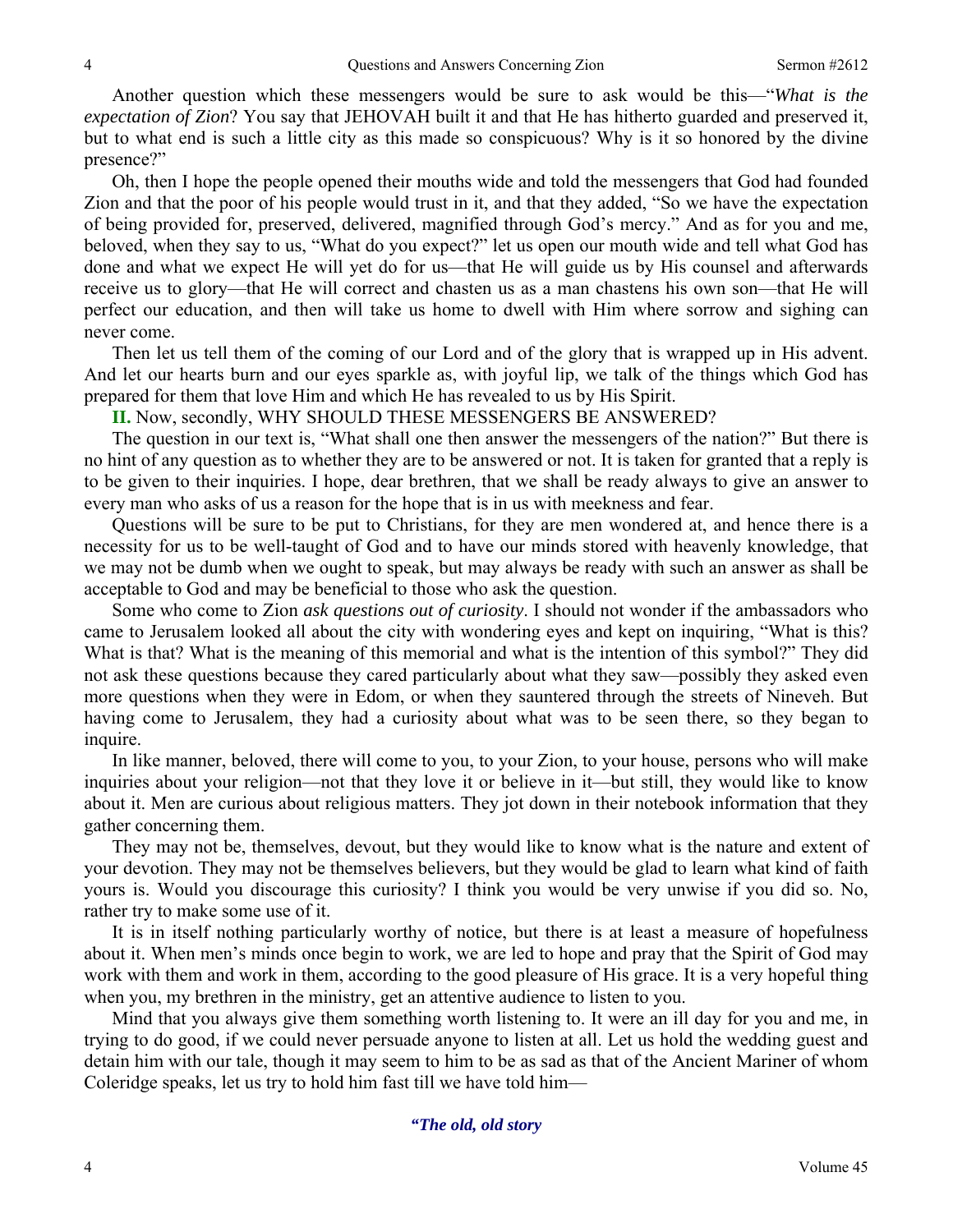#### *Of Jesus and His love!"*

We shall not complain if people ask, simply out of curiosity, about our religion, for that very curiosity will give us an opportunity to set things belonging to the kingdom of God before minds which are somewhat receptive. If you ever lose your present access to those ears and they grow fast closed to your message, you will say, "I wish that even that curiosity would come back again," for curiosity about the things of God may lead to something better by and by, if you know how to use it wisely. So, we will answer the messengers of the nation, even though they ask merely from curiosity.

 No doubt there are others who *ask out of contempt*. The ambassadors of a great power like Babylon, when they passed inside the walls of Zion, most likely said, "So this is your precious capital, is it? This little pettifogging village that we could put in one corner of Babylon and never know that it was there is the city of the great King, is it?"

 And they laughed within themselves for very scorn and said, "This little miserable dog-hole is your wonderful city, is it? Why! in Babylon, we have hanging gardens, wondrous palaces, and mighty works of art, and yet you say, 'Beautiful for situation, the joy of the whole earth is Mount Zion?'" And they gave a loud guffaw at the very thought of what seemed to them so absurd.

 Well, brethren, shall we refuse to answer when our questioners ask in contempt concerning our Zion? Sometimes we shall do well not to reply, for we are forbidden to cast pearls before swine. But on other occasions, we may answer them, because we do not wish men to think that we are ashamed or afraid to declare our convictions, or that we have nothing to say concerning the faith that we hold.

 Oh, tell it out, though all Philistia shall be listening! Tell it out among the nations that the Lord reigns from the tree. Tell it out amid a senate of philosophers or a parliament of kings. This truth might well be written across the sky and the sun himself as he makes his daily circuit, should be the Mercury to bear this message everywhere. The heavens should tell the glory of God and the firmament show His handiwork.

 And it is our desire and intention to let the Gospel be published wide as the light of day. Publish it even to the contemptuous, for, sometimes, even he who despises is not the last to be converted. And an enemy who has enough light to hate the truth may have enough to be brought to love it. Think not that a man like Saul of Tarsus, the persecutor of the saints, is the most hopeless of mankind. God thought not so, but He brought him in penitence to His feet and made him to be not a whit behind the very chief of His servants.

 Therefore, if men ask you about religion, even out of contempt, and you can see the sneer upon their faces as they ask the question, give them an answer. Tell them of Jesu's dying love and of all that wonderful plan of salvation arranged by the sovereign grace of God. You may even find your answer in our text, "The LORD hath founded Zion and the poor of his people shall trust in it."

 But sometimes, no doubt, the messengers of the nations will *ask out of admiration*. There were some of them that came, like the Queen of Sheba, and asked about everything because they admired it all. And there are, perhaps among us, some whose hearts God has touched. They have the first signs and tokens of an affection for the truth, and for the Lord, and when they come where you are, who love His dear name, they will ask you many questions most admiringly.

 Oh, never be slow to answer such inquirers! Nay, but set out before their eager eyes all the wonders of Zion and all the glories of your Lord. Tell them what the Lord has done for you and for all His people. Tell them how you were washed in the blood of the Lamb, how your heart has been changed, and cheered, and comforted.

 Tell them everything, for now that the Lord has given them some hungering and some thirsting after these things, now is your time to bring out the "butter in a lordly dish." Now is your opportunity to set before them the Bread that came down from heaven, even Christ Jesus who is the Bread of life. Now let them all know about the "wines on the lees, well-refined," and the "fat things full of marrow," for you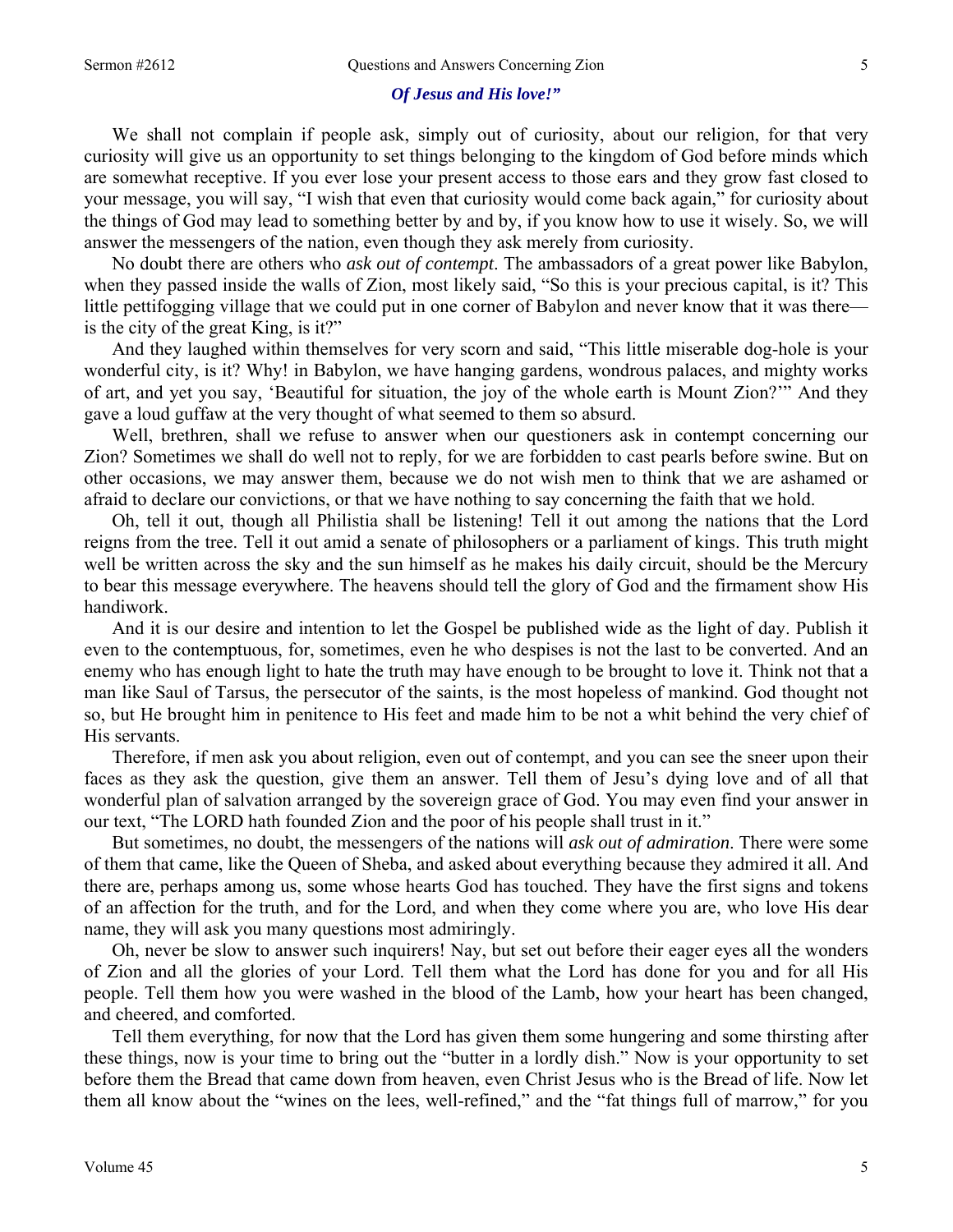have before you those who will gladly feed on all the dainties and delights provided in the great banquet of the Gospel.

 And it may be that while you are telling the story, there will be some inquirers who will *ask because they want to enjoy these good things for themselves.* The spouse in the Canticles said, "I charge you, O daughters of Jerusalem, if you find my beloved, that ye tell him, that I am sick of love." And they then asked her, "What is your beloved more than another beloved, O thou fairest among women? What is your beloved more than another beloved, that you do so charge us?"

 So the spouse sat down and told them of all His matchless beauties and finished up by saying, "This is my beloved, and this is my friend, O daughters of Jerusalem." Then they inquired, "Whither is thy beloved gone, O thou fairest among women?—whither is thy beloved turned aside?—that we may seek Him with you."

 In like manner, dear friends, when you see others who are willing to hear what you can say to them about Christ, do not hesitate to tell them, for perhaps they, too, would fain love your Savior. Perhaps they have a wish to participate in the merits of His blood and the blessings of His salvation, and that is exactly what you wish concerning them and concerning all mankind, for you often say,—

## *"His worth, if all the nations knew, Surely the whole world would love Him, too."*

Therefore, tell all who are in the world about it, praying God's Spirit to open their hearts that they may receive the message and may trust in Jesus and be saved.

 O my dear hearers who love the Lord, be none of you reticent about these precious things, but answer the messengers of the nation whenever you meet with them! It may do them good, contemptuous though they may be. It may do them good, though they are, for the time, but curiosity-mongers. Tell them, therefore. Tell them the story fully, for, at any rate, it will do you good.

 It is a very useful thing for a man to tell out what spiritual truth he knows, for he thereby teaches himself. It will increase your own sense of safety if you declare to others what the real defense of Zion is. It will increase your own sense of joy if you publish what is the true joy of Zion. For your own good, do this, and do it also for the glory of God.

 You are to be God's mouth to man—let not God even seem to be silent because you are idle. O you people of God, "Ye are God's heritage"—the word the apostle uses means, "Ye are God's clergy," so I charge you, be not dumb dogs that cannot bark, but let others know what the Lord has done for your souls!

 "You that make mention of the LORD, keep not silence," but speak and speak, and speak yet again, and give to the messengers of the nations an answer to their inquiries concerning Zion and the church of the living God.

**III.** Now I come to the closing and most important point. How SHALL THESE INQUIRERS BE ANSWERED?

 According to our text, they are to be answered by this declaration, "The LORD hath founded Zion." Whenever any religious inquiry is put to you, let it be definitely made known in your answer that *every good thing that you have or that the church of God has, comes from God.* Leave your hearer in no doubt about this matter.

 Do not let him suppose that it came by your own exertion or merit, but say most plainly, "The LORD hath founded Zion." If one soul be saved, God has done it. If five hundred souls be saved and banded together in Christian fellowship, "This is the finger of God." And if there be tens of thousands of saved saints in the world, this is what the Lord has done by His own almighty power. It is not of man, neither is it by man, but it is of the Lord alone. Make that truth very conspicuous in your answers to all inquirers.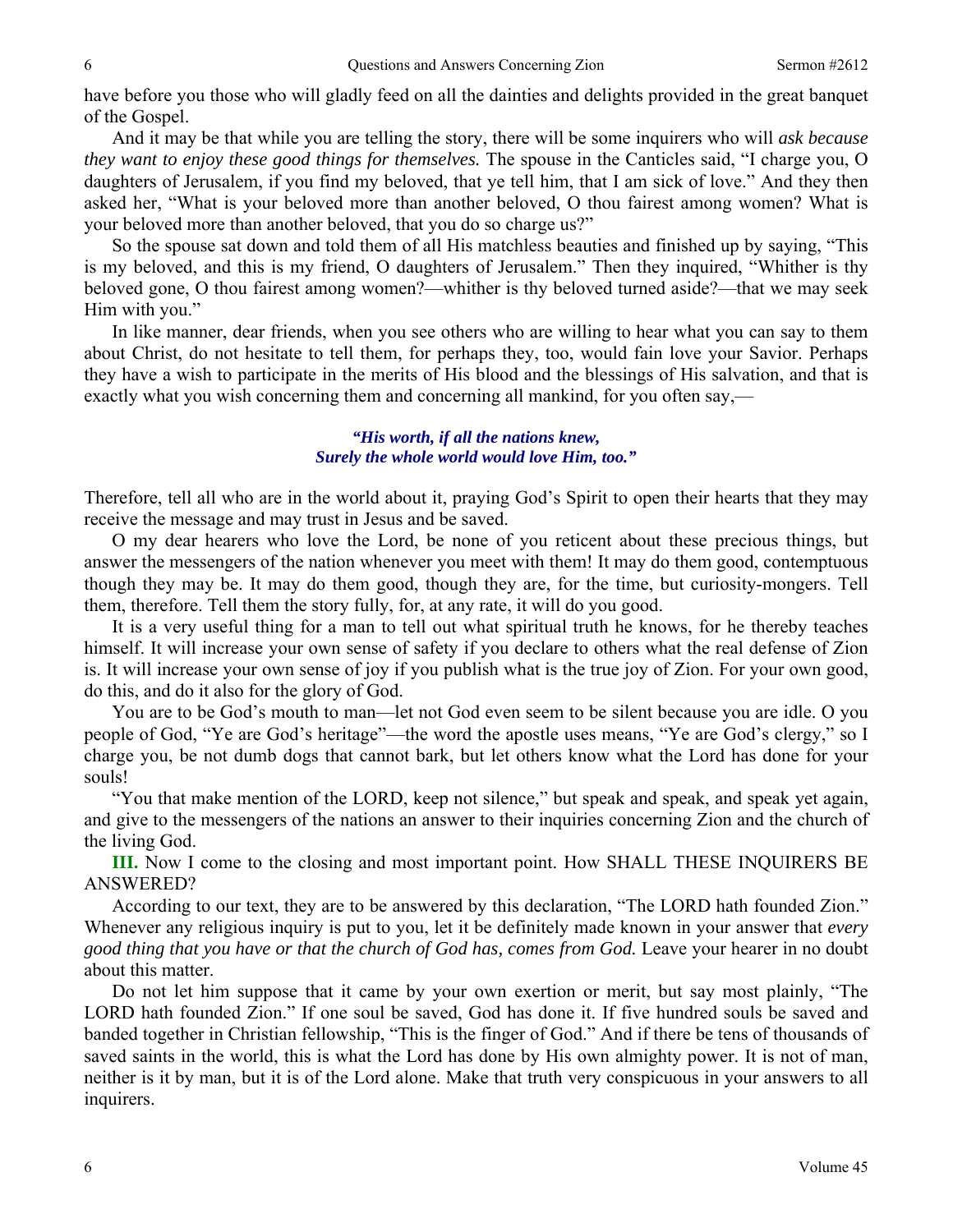And that being done, make this truth equally plain, that *the Lord is the Founder of His church*—His true church—that all her doctrines are revealed in His Word and are her doctrines because He has given them to her—that her ordinances are taught by Christ Himself in His own Word and therefore—and for that reason only—are they ordinances of His church.

 Lay this down with the utmost emphasis, that the Lord has founded Zion as to her doctrines and her ordinances, and also as to all the polished stones that He has built into all her walls. Christ is the one foundation of His church and God has laid Him in Zion as the chief cornerstone, elect, precious, but every stone that is laid upon Him is laid there according to the divine purpose and predestination, ay, and by the effectual working of the power of the Holy Spirit, who brings men up from the quarry of sin and builds them upon the foundation of Christ crucified.

 To make our answer to these messengers complete, they will want to know all about our church and our Zion, so *let us acknowledge our own poverty*. You notice, in the text, that the answer is, "The LORD hath founded Zion, and the poor of his people shall trust in it." Say to the inquirers, "Ah! you must not look for anything great in us. We are poor by nature and poor by practice, too. And in ourselves, less than nothing and vanity."

 There may be some very good people in the world who think that they are perfect. We are not among them—we could not, dare not, will not stand up and say, "We thank God that we are not as other men are." We have rather, each one of us, to smite upon our breasts and say, "God be merciful to me a sinner."

 It is most important, in our testimony, that we should confess our spiritual poverty, for our Lord Jesus is never magnified unless He is set forth as the Savior of sinners. And grace is never glorified unless sin is denounced and bemoaned. O beloved, let your own poverty be a black foil that shall make the precious gem of divine grace shine the more gloriously in the eyes of men!

 Then say also that, *as God has founded Zion, we mean to cleave to her*. That is to say, if this Bible is God's Book, we believe in it from cover to cover. If any doctrine, however mysterious, be taught by the Spirit of God, we accept it. If we do not understand it, we believe it. If there is any ordinance commanded by God, we will obey it to the best of our ability as it is delivered unto us.

 I cannot agree with those who say that they have "new truth" to teach. The two words seem to me to contradict each other—that which is new is not true. It is the old that is true, for truth is as old as God. Albeit that its locks are bushy and black as a raven for strength and force, yet I might say of every truth that its head and its hair are white like wool, as white as snow, for its antiquity.

 "Ah!" but they say, "we are wise in this generation. We have learnt so much from this source and that." Have you? Then keep your precious knowledge to yourselves. We do not covet it. We are content to believe concerning this Word, that the Lord has founded it, and we, poor simpletons, mean to trust in it and to cleave to it, come what may.

 Do you notice how sweetly is put in the text *the resolve to trust in what God has founded*? "The poor of his people shall trust in it." The inhabitants of Jerusalem sheltered behind the walls of Zion and they felt perfectly safe. There was Sennacherib coming up with hordes of Assyrians, apparently numerous enough to eat them all up, but when they knew that God had founded Zion and meant to preserve her, they might smile at the king of Babylon, and they did so.

 "The virgin, the daughter of Zion, hath despised thee, and laughed thee to scorn; the daughter of Jerusalem hath shaken her head at thee." If Zion be founded by God, vain is all the might and malice of man or devil against it, and it shall stand against all who oppose it. I can fancy Luther talking like this, only with stronger sentences than I can put together, and bidding the people join in singing that favorite Psalm of his, the forty-sixth, "God is our refuge and strength, a very present help in trouble. Therefore will not we fear though the earth be removed, and though the mountains be carried into the midst of the sea."

 Let us also have this brave confidence, my brothers. Trust in JEHOVAH, and be at ease concerning His truth and cause. Let nothing daunt or disturb you. God has routed greater men than the wiseacres of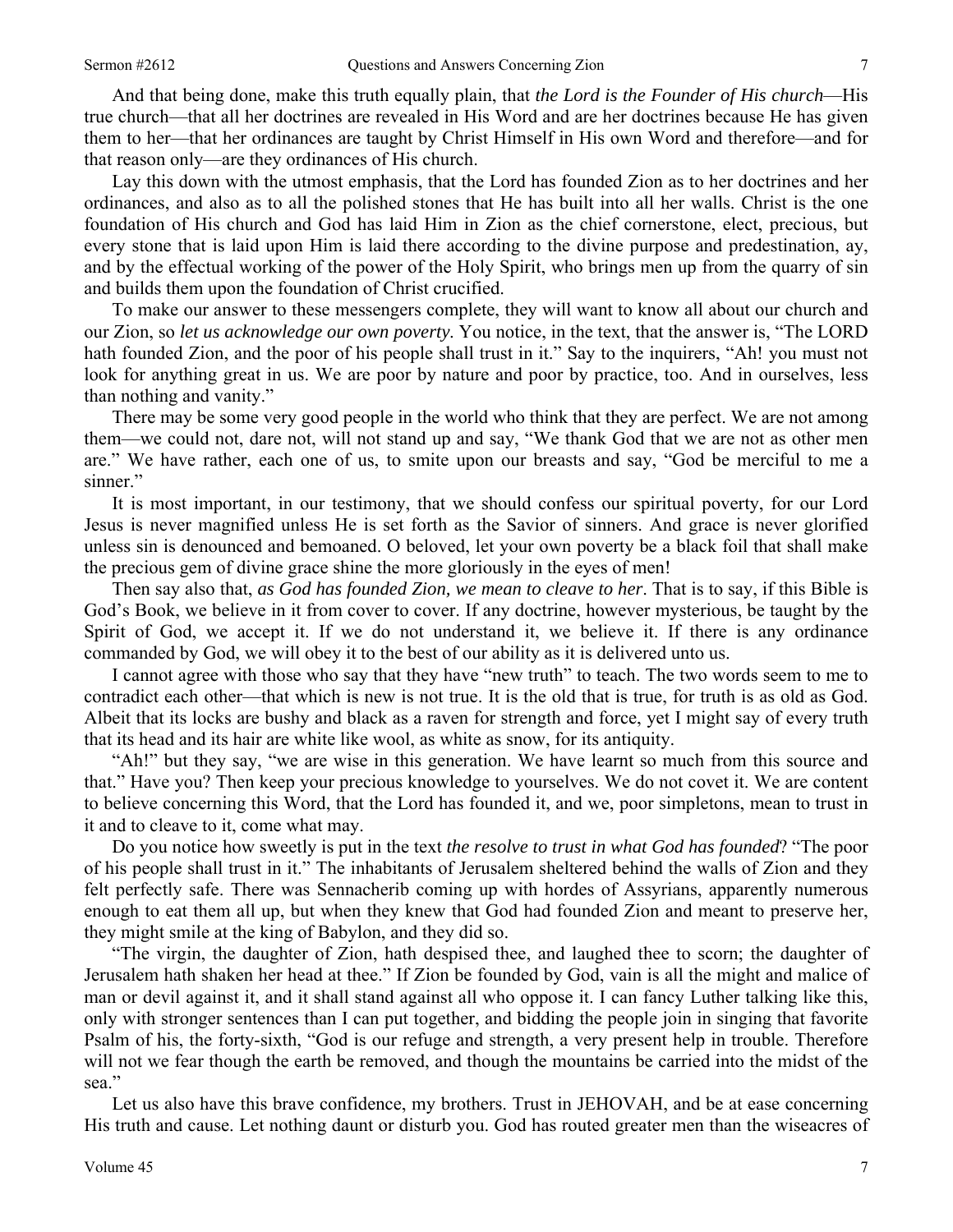the nineteenth century. And when they are all swept into the nothingness from which they came, His truth shall still live and triumph, glory be to the name of Him that sent it to us, and thereby founded the one only Eternal City, the church of the living God, the pillar and ground of the truth! Amen.

### **EXPOSITION BY C. H. SPURGEON**

#### *ISAIAH 14*

**Verse 1.** *For the LORD will have mercy on Jacob, and will yet choose Israel, and set them in their own land: and the strangers shall be joined with them, and they shall cleave to the house of Jacob.* 

This promise had a measure of fulfillment when Israel was brought back from Babylon. And still it is true that when God's people come to their worst, there is always something better before them. On the other hand, it is equally sure that when sinners come to their best, there is always something terrible awaiting them.

 The apostle Paul wrote to the Romans, "God hath not cast away his people which he foreknew." And his declaration agrees with this prophecy, "The LORD will have mercy on Jacob, and will yet choose Israel, and set them in their own land" I believe that there will be a far grander fulfillment of this prophecy in that day when God shall bring back His chosen people to their own country and then shall be the fullness of blessing to the Gentiles also. "The strangers shall be joined with them, and they shall cleave to the house of Jacob."

**2.** *And the people shall take them, and bring them to their place: and the house of Israel shall possess them in the land of the LORD for servants and handmaids: and they shall take them captives, whose captives they were; and they shall rule over their oppressors.* 

The chosen people have the worst of it now in many parts of the world, but they shall have the best of it by and by. They shall not always be trampled on, their time of uplifting shall come at the last, and there is nothing after the last—that which is last, lasts forever.

**3-4.** *And it shall come to pass in the day that the LORD shall give thee rest from thy sorrow, and from thy fear, and from the hard bondage wherein thou wast made to serve, that thou shalt take up this proverb against the king of Babylon, and say, How hath the oppressor ceased! the golden city ceased!* 

O child of God, you shall by and by have a glorious season of rest! Today is your time of labor. You are now under hard bondage, but you shall yet come forth into the fullness of your liberty in Christ Jesus. In that day, JEHOVAH Himself shall give you rest from all your grief and fears. You shall obtain joy and gladness, and sorrow and sighing shall flee away.

 This was a great prophecy for Isaiah to utter, for, in his day, there was no power on earth equal to that of Babylon. That great city abounded in palaces and extraordinary wealth, and its power was such that no kingdom could stand against it. For a while, it broke in pieces all those who fought against it, yet God broke Babylon in His own time. And here is a song of rejoicing in anticipation of its overthrow, "How has the oppressor ceased! the golden city ceased!"

**5.** *The LORD hath broken the staff of the wicked, and the sceptre of the rulers.* 

No power can ever be permanently strong that is founded upon wickedness. Sooner or later it will have to come to an end. A falsehood may array itself in the garments of wisdom and strength, and go forth to fight hopefully for victory, but in the end, it must die. The stone of truth will find out the giant's brow and lay him headlong in death.

**6-7.** *He who smote the people in wrath with a continual stroke, he that ruled the nations in anger, is persecuted, and none hindereth. The whole earth is at rest, and is quiet: they break forth into singing.* 

The Babylon, that none could resist, becomes herself destroyed and there is no one to come to her assistance. Go at this day and see where the owl dwells, and mark the habitation of the dragons, and say to yourself, "This is Babylon, the great city that was the queen over all nations. But she did evil in the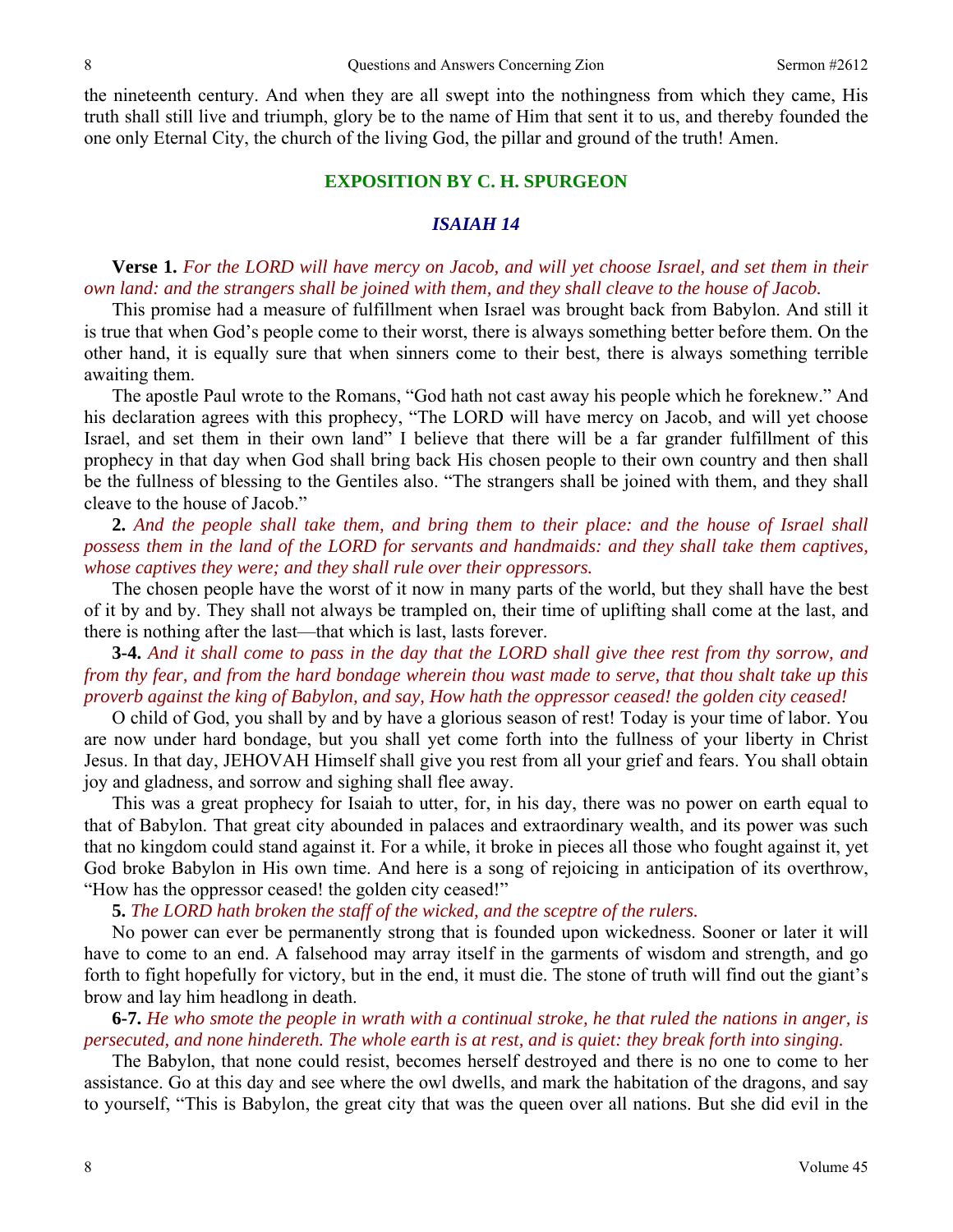sight of the Lord and spake extremely proudly, and behold, JEHOVAH has crumbled her in the dust, and now that Babylon is gone, 'the whole earth is at rest, and is quiet: they break forth into singing.'"

**8.** *Yea, the fir trees rejoice at thee, and the cedars of Lebanon, saying, Since thou art laid down, no feller is come up against us.* 

For the cruel kings of Babylon cut down the nations as the woodman with his axe fells the trees of the forest. But when the power of Babylon was broken, peace and quietness reigned everywhere. O brethren, what a blissful day it will be when the modern Babylon is taken away also, for to this hour she is the troubler among the nations!

 Wherever the blight of Popery comes, there is evil, there is oppression, there is bondage, and only when Romanism shall be utterly swept away and cast like a millstone into the flood, will it be said, "The whole earth is at rest, and is quiet: they break forth into singing."

Here is a very wonderful picture of the king of Babylon going down to the grave.

**9-10.** *Hell from beneath is moved for thee to meet thee at thy coming: it stirreth up the dead for thee, even all the chief ones of the earth; it hath raised up from their thrones all the kings of the nations. All they shall speak and say unto thee, Art thou also become weak as we? art thou become like unto us?* 

It is a fine pictorial representation of the spirits of departed kings lifting themselves up from their beds of dust and saying, "Art thou, king of Babylon, that slew us, also come here? The mighty conqueror, art thou thyself conquered, and brought to the grave?"

**11-15.** *Thy pomp is brought down to the grave, and the noise of thy viols: the worm is spread under thee, and the worms cover thee. How art thou fallen from heaven, O Lucifer, son of the morning! how art thou cut down to the ground, which didst weaken the nations! For thou hast said in thine heart, I will ascend into heaven, I will exalt my throne above the stars of God: I will sit also upon the mount of the congregation, in the sides of the north: I will ascend above the heights of the clouds; I will be like the most High. Yet thou shalt be brought down to hell, to the sides of the pit.* 

God hates pride with a perfect hatred. He drives His sword through the very heart of it and cuts it in pieces. None can be great and mighty, and boast of what they are able to do without provoking the King of Kings to put forth against them some of His great power. Oh, let none of as talk about climbing to heaven by our good works or getting there by our merits, lest it should happen to us also that we should "be brought down to Hades, to the sides of the pit."

**16-18.** *They that see thee shall narrowly look upon thee, and consider thee, saying, Is this the man that made the earth to tremble, that did shake kingdoms; that made the world as a wilderness, and destroyed the cities thereof; that opened not the house of his prisoners? All the kings of the nations, even all of them, lie in glory, every one in his own house.* 

That is, they lie in state, each one in the mausoleum of his family. They went down to death and they were buried with all the honor and glory that were supposed to be due to their high position.

**19.** *But thou art cast out of thy grave like an abominable branch, and as the raiment of those that are slain, thrust through with a sword, that go down to the stones of the pit; as a carcase trodden under feet.* 

So total, so terrible, so disgraceful, was the destruction of Babylon, that no honor or glory remained to it.

**20-22.** *Thou shalt not be joined with them in burial, because thou hast destroyed thy land, and slain thy people: the seed of evildoers shall never be renowned. Prepare slaughter for his children for the iniquity of their fathers; that they do not rise, nor possess the land, nor fill the face of the world with cities. For I will rise up against them, saith the LORD of hosts,* 

And he has done it. It seemed the most unlikely thing to happen, but the Lord spake and it was done, and all the glory of Babylon was swept away. "I will rise up against them, saith the LORD of hosts."

**22-27.** *And cut off from Babylon the name, and remnant, and son, and nephew, saith the LORD. I will also make it a possession for the bittern, and pools of water: and I will sweep it with the besom of destruction, saith the LORD of hosts. The LORD of hosts hath sworn, saying, Surely as I have thought,*